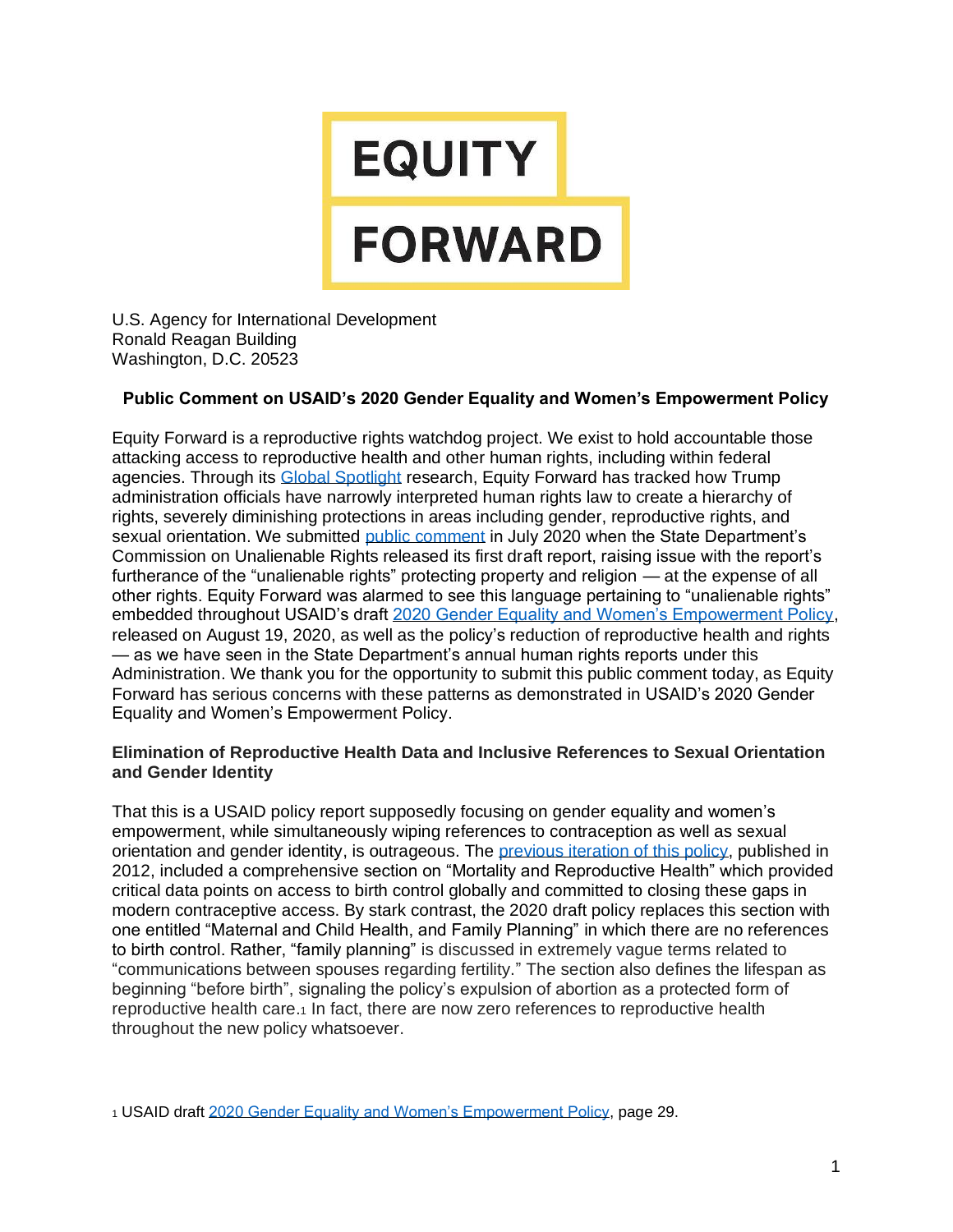The previous policy also stated that it was "inclusive of all women and men, girls and boys, regardless of age, sexual orientation, gender identity, disability status, religion, ethnicity, socioeconomic status, geographic area, migratory status, forced displacement, or HIV/AIDS status." This language has been removed from the 2020 draft policy in its entirety.

### **An Emphasis on "Unalienable Rights" Over International Human Rights Laws' Protected Rights**

The 2020 draft policy states, "The U.S. Agency for International Development (USAID) believes that gender equality and women's empowerment are fundamental for the realization of unalienable human rights and key to effective and sustainable development outcomes."<sup>2</sup> The phrase "unalienable rights" is included three more times throughout the document,<sup>3</sup> as are mentions of "basic rights" and "legal rights". These are clear references to the State Department's Commission on Unalienable Rights (CUR), which has made clear its intent to nationalize and narrow internationally agreed upon human rights. In Secretary Pompeo's July 2020 speech presenting CUR's report, the secretary justified the prioritization of certain rights at the expense of others by stating that "more rights does not necessarily mean more justice." This sentiment is echoed in the CUR [report,](https://www.state.gov/wp-content/uploads/2020/07/Draft-Report-of-the-Commission-on-Unalienable-Rights.pdf) which states, "Transforming every worthy political preference into a claim of human rights inevitably dilutes the authority of human rights." The Commission has also noted that while the Universal Declaration of Human Rights "does not explicitly establish a hierarchy of rights", U.S. foreign policy is free to do so — despite the international bodies and treaties to which the US is a party claiming otherwise. USAID's new policy's use of the unalienable rights language, which is not used in international human rights law, is further evidence of the Trump Administration's intent to pick and choose the rights it uses its federal agencies to advance — or ignore.

#### **Failure to Uphold International Human Rights Laws' Protected Rights for Gender and Sexual Orientation**

The USAID 2020 policy, while ostensibly committed to gender equality and human rights, fails to clearly commit itself to rights on the basis of gender and other intersectional identities as laid out by the Universal Declaration of Human Rights (UDHR). UDHR [states](https://www.un.org/en/universal-declaration-human-rights/) that all rights are granted regardless of sex. ("Everyone is entitled to all the rights and freedoms set forth in this Declaration, without distinction of any kind, such as race, colour, sex, language, religion, political or other opinion, national or social origin, property, birth or other status.") Importantly, by the USAID policy's erasure of reproductive health care and gender orientation, it is failing to uphold legal interpretations of UDHR which extend those rights to include freedom from discrimination on the **basis of sexual and/or gender orientation** and reproductive freedom. Additionally, UDHR is part of the Universal Bill of Human Rights along with the International Covenant on Civil and Political Rights (ICCPR), which the [US has signed and ratified.](https://indicators.ohchr.org/) To be clear, [ICCPR explicitly extends to abortion rights.](https://www.ohchr.org/Documents/HRBodies/CCPR/CCPR_C_GC_36.pdf) U.S. federal agency policies with far-reaching effects for international human rights such as this one must be aligned with international human rights laws' protections, including for reproductive rights, gender and sexual orientation.

## **Conclusion**

USAID's draft 2020 Gender Equality and Women's Empowerment Policy further solidifies the Trump Administration's pattern of disregarding international human rights law as pertaining to

<sup>2</sup> Ibid., page 5. <sup>3</sup> Ibid, pages 10, 16, 25.